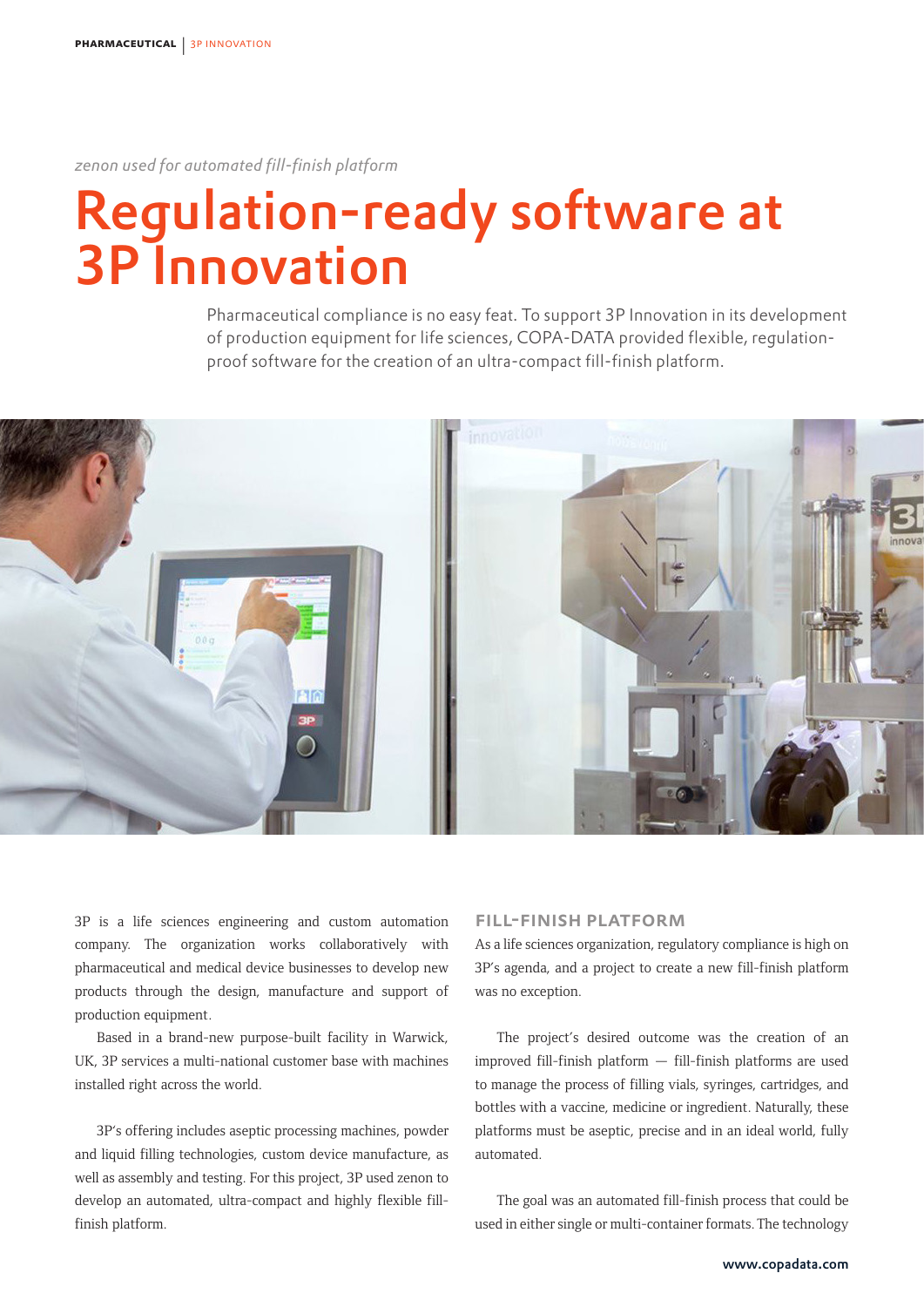

*3P Innovation's Multi-Container Liquid Filling and Stoppering*



*3P Innovation's Vial Filling with stoppering*

would help 3P's customers to manufacture pre-clinical and GMP clinical batches quickly and cost effectively and crucially, would reduce end user's engineering time.

As a product for the life sciences sector, this technology also needed to comply with FDA 21 CFR Part 11 and EudraLex Annex 11 — regulations covering the pharmaceutical industries in both the United States and Europe.

### Meeting industry standards

In the pharmaceutical sector, regulatory compliance is largely reliant on accurate record keeping and audit trails. However, as many pharmaceutical and life sciences organizations move away from paper-based records, compliance against FDA 21 CFR Part 11 also has specific requirements for electronic record keeping.

The regulation requires organizations to provide evidence that electronic documents and signatures are authentic. FDA 21 CFR Part 11 compatible software is the most effective way to ensure compliance and COPA-DATA's pharmaceutical automation software, zenon, provides this reassurance.

zenon is an industrial software platform with specific advantages to the life sciences sector. While it can be used at the application level for operating projects, it can also be used in the engineering environment to create projects. Most importantly, for 3P, zenon is developed specifically to meet the FDA 21 CFR Part 11 criteria and carries compliance against the regulation throughout all its modules.

For 3P, choosing zenon as a software platform could ensure compliance for the fill-finish process through built-in recipe management, accurate audit trails and user administration functionality.

#### Developing new tech

The objective of 3P's new fill-finish technology was to minimize the risk involved in filling and finishing processes. The new platform needed to be flexible, scalable and allow end users to integrate a wide variety of different pump brands and technologies.

Notably, 3P needed the platform to be compatible with both rotary piston and peristaltic pumps to ensure it was suitable for different types of end users.

"At 3P, many of our machines are uniquely configured for a client application or are even a completely bespoke machine," explained Chris Webber, Control Systems Manager at 3P Innovation. "This requires us to generate new HMI screens for each project and all of those must enable operators to intuitively operate a complex piece of automation. COPA-DATA's zenon software allows us to quickly evolve our HMI designs during the development phase, synchronizing our in-house design styles with the new functionality needed on each machine and incorporating feedback from operators."

By choosing to develop an ultra-compact platform, 3P's technology also needed to fit easily into existing isolators, biosafety cabinets and other containment equipment. The design of the platform also included multiple tools on the same machine; liquid fill, nitrogen flush, check-weigh, stopper and cap.